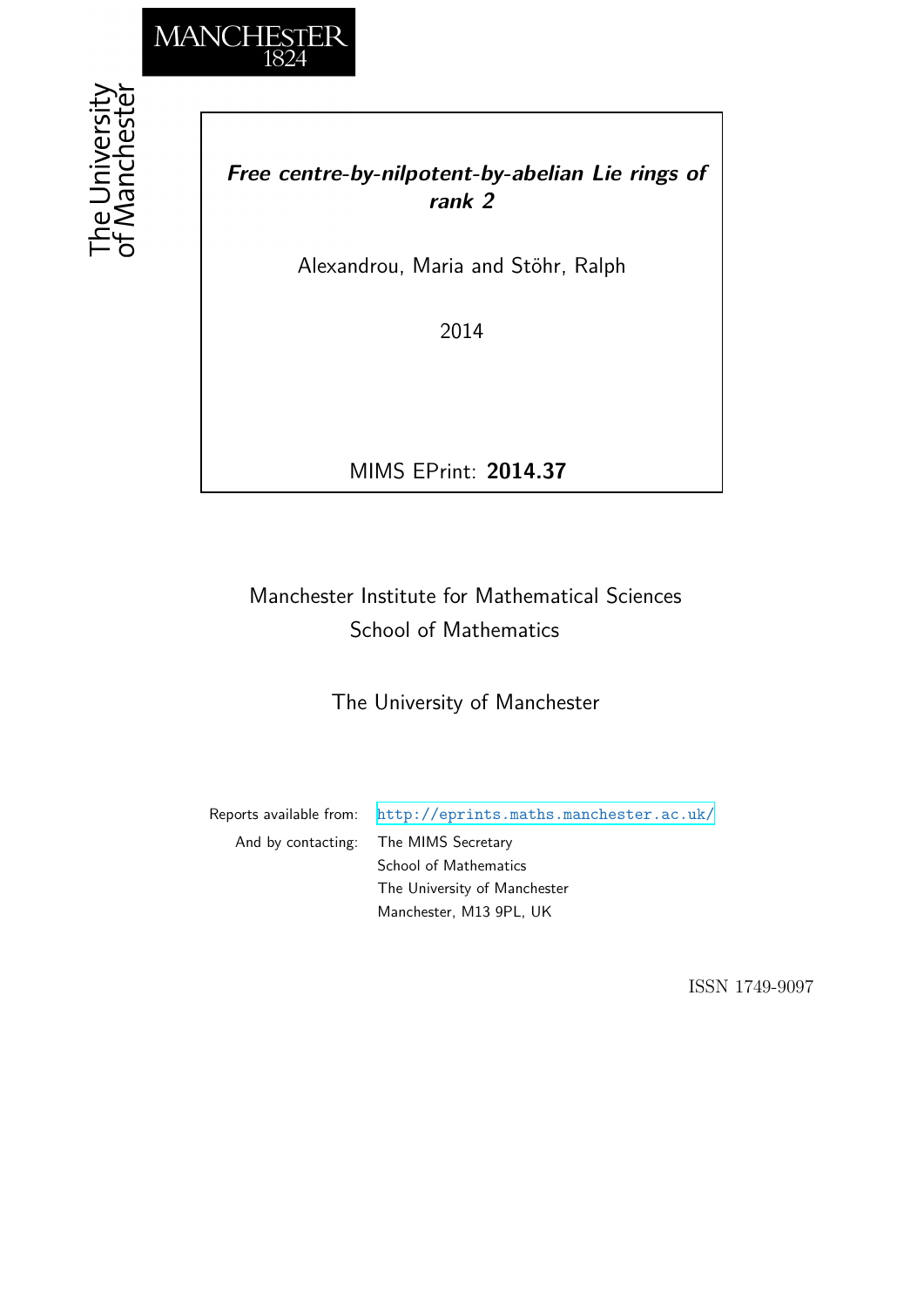# **FREE CENTRE-BY-NILPOTENT-BY-ABELIAN LIE RINGS**

MARIA ALEXANDROU AND RALPH STÖHR

*In memoriam Laci Kovács* 

Abstract. We study the free Lie ring of rank 2 in the variety of all centreby-nilpotent-by-abelian Lie rings of derived length 3. This is the quotient  $L/([\gamma_c(L'), L] + L''')$  with  $c \geq 2$  where *L* is the free Lie ring of rank 2,  $\gamma_c(L')$ is the *c*-th term of the lower central series of the derived ideal *L′* of *L*, and  $L^{\prime\prime\prime}$  is the third term of the derived series of *L*. We show that the quotient  $\gamma_c(L') + L'''/[\gamma_c(L'), L] + L'''$  is a direct sum of a free abelian group and a torsion group of exponent *c*. We exhibit an explicit generating set for the torsion subgroup.

#### 1. INTRODUCTION

In this paper we study free centre-by-nilpotent-by-abelian Lie rings of derived length 3. These are the quotients

(1.1) 
$$
G = L/([\gamma_c(L'), L] + L''') \qquad (c \geq 2)
$$

where *L* is an (absolutely) free Lie ring,  $\gamma_c(L')$  is the *c*-th term of the lower central series of the derived ideal  $L'$  of  $L$ , and  $L'''$  is the third term of the derived series of *L*. In view of the short exact sequence

$$
0 \to \gamma_c(G') \to G \to G/\gamma_c(G') \to 0,
$$

this is a free central extension of  $G/\gamma_c(G') = L/(\gamma_c(L') + L''')$ , the free nilpotent (of class *c−*1)-by-abelian Lie ring of derived length 3. The additive structure of the latter is well-understood. Its underlying abelian group is a free Z-module. Things are different for the central term  $\gamma_c(G')$ . That ideal contains elements of finite order. This has been known for a long time if  $c = 2$  and  $c = 3$ . If  $c = 2$ , (1.1) turns into  $G = L/[L'', L]$ , the free centre-by-metabelian Lie ring. Its second-derived ideal  $G'' = \gamma_2(G')$  contains an elementary abelian 2-subgroup. This was proved in [5] where a basis for this 2-subgroup was exhibited. However, as pointed out by Zerck [9], some of the details in [5] needed correction, and this was eventually carried out in [7] and [4]. In fact, in the case of rank 2, which turned out to be considerably easier than the case of higher ranks, a similar result on torsion in the context of the lower central quotients of the free centre-by-metabelian group was proved much earlier by Ridley [8]. If  $c = 3$ , (1.1) turns into  $L/[\gamma_3(L'), L]$ , the free centre-by-(nilpotent of class 2)-by-abelian Lie ring. Drensky [2] proved that its central ideal  $\gamma_3(L')/[\gamma_3(L'), L]$  contains elements of order 3 if the rank of *L* is at least 7. More

*Date*: July 10, 2014.

<sup>2010</sup> *Mathematics Subject Classification.* Primary 17B01, 17B55.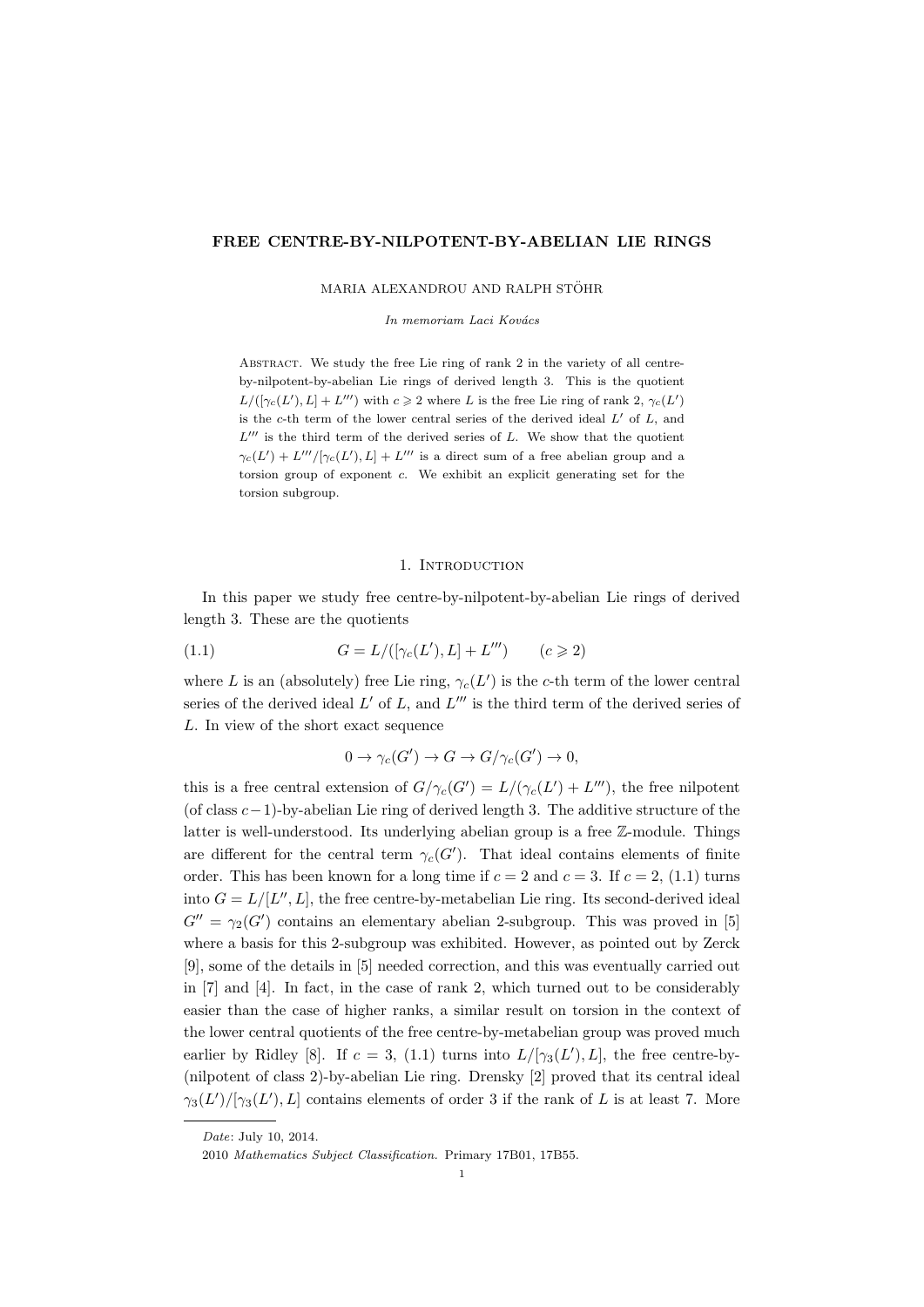generally, he showed that for any prime *p* the free Lie ring  $L/[\gamma_p(L'), L]$  contains non-trivial multilinear elements of degree  $2p + 1$  which have order p.

In the present paper we focus on the relatively free Lie ring (1.1), but we restrict ourselves to the case of rank 2. In this case we extend the results on  $(1.1)$  for  $c = 2$ to arbitrary values of *c*. We show that, for arbitrary  $c \geq 2$ , the central ideal  $\gamma_c(G')$ is a direct sum of a free abelian group and a torsion group of exponent *c*. Our main result (Theorem 6.1) refers to the torsion subgroup. We exhibit an explicit independent generating set, that is a generating set such that the torsion subgroup is the direct sum of the cyclic subgroups generated by the members of this set. If *c* is a prime, this generating set takes a particularly simple form (see Corollary 6.2), and for  $c = 2$  we recover the known results about torsion elements in free centre-by metabelian Lie rings (Corollary 6.3). Our approach to the problem is based on an isomorphism identifying  $\gamma_c(G')$  with the tensor product  $M^c(L'/L'') \otimes_U \mathbb{Z}$ , where  $M<sup>c</sup>(L'/L'')$  is the *c*-th homogeneous component of the free metabelian Lie ring on  $L'/L''$ , regarded as a module for the universal envelope *U* of  $L/L'$ , and  $\mathbb{Z}$  is a trivial *U*-module. We use homological techniques to get the torsion subgroup of this tensor product. A crucial advantage in restricting ourselves to rank 2 is that the quotient  $L'/L''$  is a free cyclic *U*-module in this case. We hope, however, that our results will be a first step towards understanding the additive structure of (1.1) for arbitrary ranks.

# 2. Reduction to metabelian Lie powers

In this Section *L* denotes a free Lie ring of finite rank. By the Shirshov-Witt Theorem, the quotient  $L'/L'''$  is the free metabelian Lie ring on  $L'/L''$ :  $L'/L''' = M(L'/L'')$ . This is a graded Lie ring and its degree *c* homogeneous component  $M<sup>c</sup>(L'/L'')$  is isomorphic to the lower central quotient

$$
\gamma_c(L'/L''')/\gamma_{c+1}(L'/L''') = (\gamma_c(L') + L''')/(\gamma_{c+1}(L') + L''').
$$

The adjoint representation induces on these lower central quotients the structure of an  $L/L'$ -module, and hence a module for its universal envelope  $U = U(L/L')$ . The latter is a polynomial ring. In fact, if *X* is a free generating set for *L*, and hence a Z-basis for *L/L′* , then *U* may be identified with the polynomial ring on *X*:  $U = \mathbb{Z}[X]$ . Thus we have a *U*-module isomorphism

(2.1) 
$$
(\gamma_c(L') + L''')/(\gamma_{c+1}(L') + L''') \cong M^c(L'/L'').
$$

In view of the canonical isomorphism

$$
(\gamma_c(L')+L''')/(\gamma_{c+1}(L')+L''')\otimes_U\mathbb{Z}\cong (\gamma_c(L')+L''')/([\gamma_c(L'),L]+L'''),
$$

trivializing the *U*-action on both sides of (2.1) gives an isomorphism

(2.2) 
$$
(\gamma_c(L')+L''')/([\gamma_c(L'),L]+L''') \cong M^c(L'/L'') \otimes_U \mathbb{Z}.
$$

We will exploit this isomorphism to investigate the additive structure of the quotient on the left hand side by examining the tensor product on the right hand side.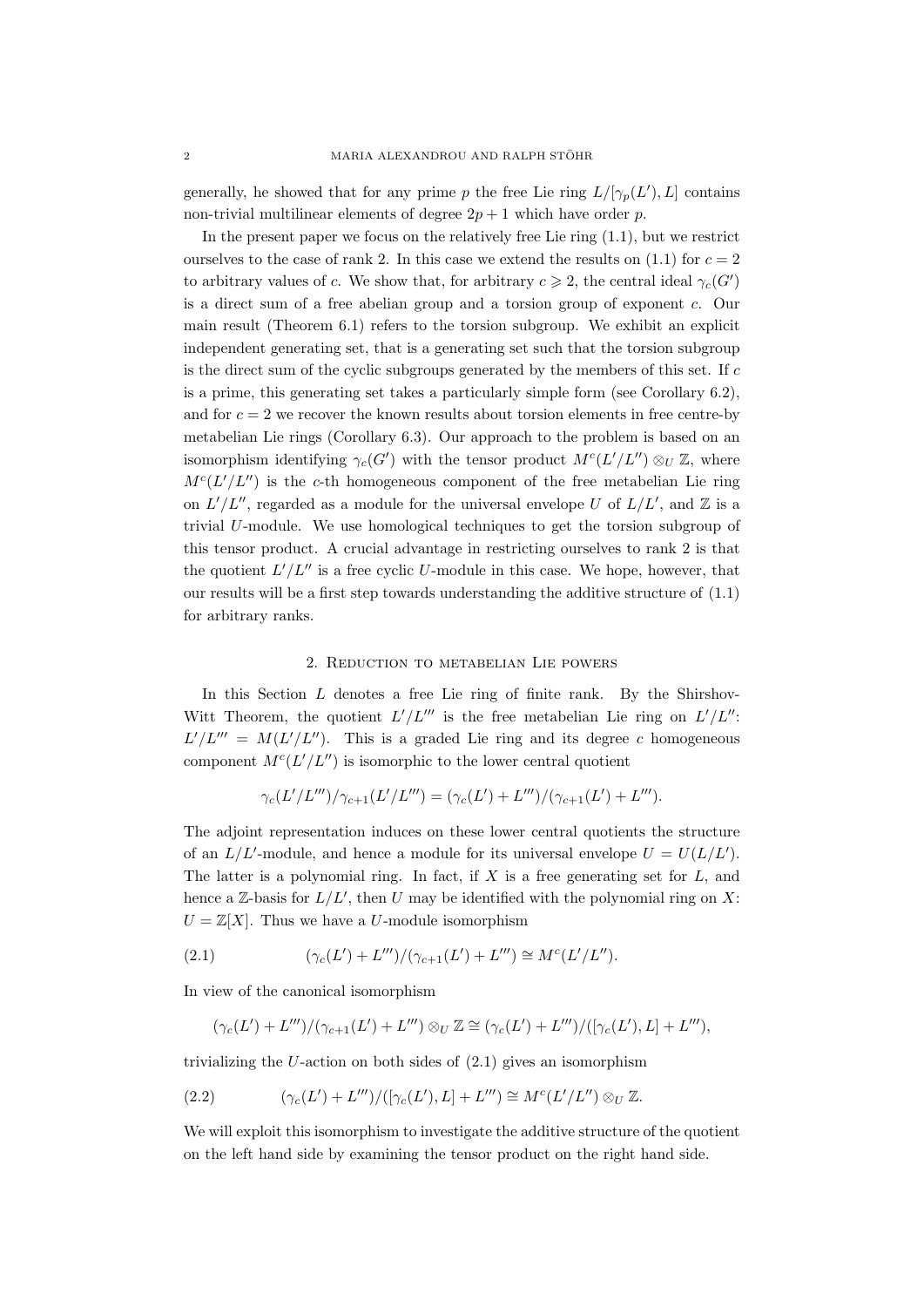## 3. Metabelian Lie powers

We use the left normed convention for Lie products, that is  $[a_1, a_2, \ldots, a_c]$  stands for  $[[a_1, a_2, \ldots, a_{c-1}], a_c]$ , and  $U = \mathbb{Z}[X]$  denotes the polynomial ring on a finite set *X*. Let *A* be an arbitrary *U*-module whose underlying abelian group is a free Zmodule. By  $A^k$  we denote the  $k$ -th symmetric power of  $A$ . Symmetric powers and tensor powers of *U*-modules will be regarded as *U*-modules under the derivation action. For example, for  $x \in X$ ,  $a_i \in A$ ,

$$
(a_1 \circ a_2 \circ \cdots \circ a_c)x = \sum_{i=1}^c a_1 \circ \cdots \circ a_i x \circ \cdots \circ a_c, \quad (a_1 \otimes a_2)x = a_1x \otimes a_2 + a_1 \otimes a_2x.
$$

The metabelian Lie power  $M<sup>c</sup>(A)$ , that is the degree *c* homogeneous component of the free metabelian Lie algebra  $M(A)$  on  $A$ , is generated by the simple Lie products  $[a_1, a_2, \ldots, a_c]$  with  $a_i \in A$ . The *U*-action on *A* extends to the whole of  $M(A)$  via

$$
[a_1, a_2, \dots, a_c]x = \sum_{i=1}^c [a_1, \dots, a_i x, \dots, a_c].
$$

For  $c \geq 2$  the metabelian Lie power  $M<sup>c</sup>(A)$  fits into a short exact sequence

(3.1) 
$$
0 \to M^{c}(A) \xrightarrow{\nu_{A}} A \otimes A^{c-1} \xrightarrow{\pi_{A}} A^{c} \to 0
$$

where the maps  $\nu_A$  and  $\pi_A$  are given by

$$
[a_1, a_2, \ldots, a_c] \mapsto a_1 \otimes (a_2 \circ \cdots \circ a_c) - a_2 \otimes (a_1 \circ \cdots \circ a_c)
$$

and  $a_1 \otimes (a_2 \circ \cdots \circ a_c) \mapsto a_1 \circ a_2 \circ \cdots \circ a_c$ , respectively (see [3, Corollary 3.2]). The maps are actually compatible with the *U*-action on the three terms in (3.1), so this is a short exact sequence of *U*-modules.

There is also a *U*-module homomorphism  $\rho_A : A \otimes A^{c-1} \to M^c(A)$  given by  $a_1 \otimes (a_2 \circ \cdots \circ a_c) \mapsto [a_1, a_2, a_3, \ldots, a_c] + [a_1, a_3, a_2, \ldots, a_c] + \cdots + [a_1, a_c, a_2, \ldots, a_{c-1}].$ Indeed, this is just the composite

$$
A \otimes A^{c-1} \to A \otimes A \otimes A^{c-2} \to M^c(A)
$$

where the two maps are given by

$$
a_1 \otimes (a_2 \circ \cdots \circ a_c) \mapsto a_1 \otimes a_2 \otimes (a_3 \circ \cdots \circ a_c) + \cdots + a_1 \otimes a_c \otimes (a_2 \circ \cdots \circ a_{c-1})
$$

and

$$
a_1 \otimes a_2 \otimes (a_3 \circ \cdots \circ a_c) \mapsto [a_1, a_2, a_3, \ldots, a_c],
$$

respectively. The second map is correctly defined because a simple Lie product  $[a_1, a_2, a_3, \ldots, a_c]$  in a metabelian Lie algebra is symmetric with respect to the entries  $a_3, \ldots, a_c$ . Using this, antisymmetry in the first two entries and the Jacobi identity, one easily calculates that the composite

(3.2) 
$$
M^{c}(A) \xrightarrow{\nu_{A}} A \otimes A^{c-1} \xrightarrow{\rho_{A}} M^{c}(A)
$$

amounts to multiplication by the integer  $c$  on  $M<sup>c</sup>(A)$ :

$$
(3.3) \t\t\t \nu_A \rho_A = c|_{M^c(A)}.
$$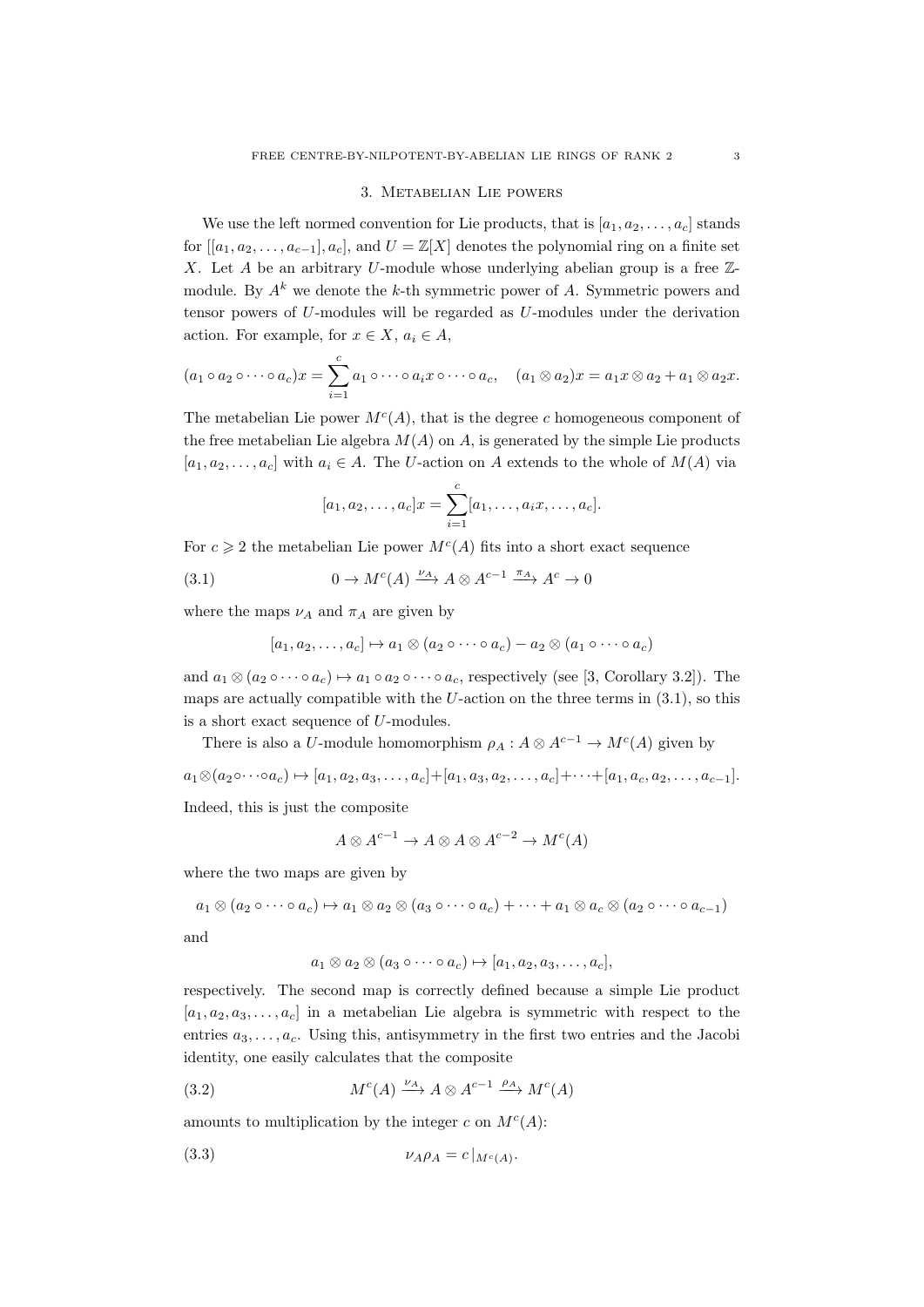By applying the homology functor to (3.2) we find, in view of (3.3), that the kernel of the induced homomorphism  $H_k(M^c(A)) \to H_k(A \otimes A^{c-1})$  is annihilated by *c* for all  $k \geq 0$ . Indeed, if  $w \in \text{ker } H_k(\nu_A)$ , then

$$
0 = wH_k(\nu_A)H_k(\rho_A) = wH_k(\nu_A\rho_A) = cw.
$$

So we have the following result.

**Lemma 3.1.** Let *A* be a Z-free U-module,  $c \geq 2$ . Then, for all  $k \geq 0$ , the kernel of *the homomorphism*  $H_k(M^c(A)) \to H_k(A \otimes A^{c-1})$  *is an abelian group of exponent dividing c*.

Now suppose that *<sup>A</sup>* is a *free <sup>U</sup>*-module. Then the tensor product *<sup>A</sup>⊗A<sup>c</sup>−*<sup>1</sup> is also a free *U*-module under derivation action (see, for example, [7, Lemma 5.2]). Hence  $H_0(A \otimes A^{c-1}) = (A \otimes A^{c-1}) \otimes_U \mathbb{Z}$  is a free abelian group, and  $H_k(A \otimes A^{c-1}) = 0$ for  $k \geq 1$ . The initial part of the long exact homology sequence stemming from the short exact sequence (3.1) is as follows.

$$
(3.4) \qquad 0 \to H_1(A^c) \to M^c(A) \otimes_U \mathbb{Z} \to (A \otimes A^{c-1}) \otimes_U \mathbb{Z} \to A^c \otimes_U \mathbb{Z} \to 0.
$$

From this we can read off the following result.

**Lemma 3.2.** *Let A be a free U-module,*  $c \ge 2$ *. Then the tensor product*  $M^c(A) \otimes_U \mathbb{Z}$ *is a direct sum of a free abelian group and a torsion group of exponent dividing c. The latter is isomorphic to the homology group*  $H_1(A^c)$ *.* 

*Proof.* The exactness of (3.4) gives that the image of  $M^c(A) \otimes_U \mathbb{Z}$  in  $(A \otimes A^{c-1}) \otimes_U \mathbb{Z}$ is free abelian, and the kernel is isomorphic to  $H_1(A<sup>c</sup>)$ . By Lemma 3.1, this kernel is of exponent dividing *c*.

# 4. Homology of symmetric powers

In this section we calculate the homology group  $H_1(A^c)$  in the case where *U* is the polynomial ring in two indeterminates x and y,  $U = \mathbb{Z}[x, y]$ , and A is a free cyclic *U*-module of rank one, so  $A = U$ . In this case the Koszul complex, a free resolution of the trivial  $U$ -module  $\mathbb Z$  of length 2, is

$$
\mathcal{P}: \qquad 0 \to U(e_1 \wedge e_2) \xrightarrow{\partial_2} Ue_1 \oplus Ue_2 \xrightarrow{\partial_1} U \to \mathbb{Z} \to 0,
$$

where the differentials are given by  $e_1 \wedge e_2 \mapsto ye_1 - xe_2$  and  $e_1 \mapsto x$ ,  $e_2 \mapsto y$ , respectively (see, for example, [6, Chapter VII]). For an arbitrary *U*-module *B*, the homology groups  $H_k(B)$  are the homology groups of the complex  $B \otimes_U \mathcal{P}$ . We first focus on  $k = 2$ . The terms of our complex in degrees 2 and 1 can be identified with *B* and  $B \oplus B$ , respectively, and then the differential in degree 2 is the map

(4.1) 
$$
\delta: B \to B \oplus B, \qquad a \mapsto (-ay, ax) \quad (a \in B).
$$

The homology group  $H_2(B)$  can be identified with the kernel of the homomorphism (4.1). We consider the case where  $B = U^c$ , the *c*-th symmetric power of *U*. The polynomial ring  $U = \mathbb{Z}[x, y]$  has a  $\mathbb{Z}$ -basis consisting of all monomials  $x^p y^q$  where  $p, q \ge 0$ . We denote this basis by *U*, and we order this set by setting  $x^{p_1}y^{q_1} > x^{p_2}y^{q_2}$ if and only if  $p_1 > q_1$  or  $p_1 = p_2$  and  $q_1 > q_2$ . For  $u \in U$  and a positive integer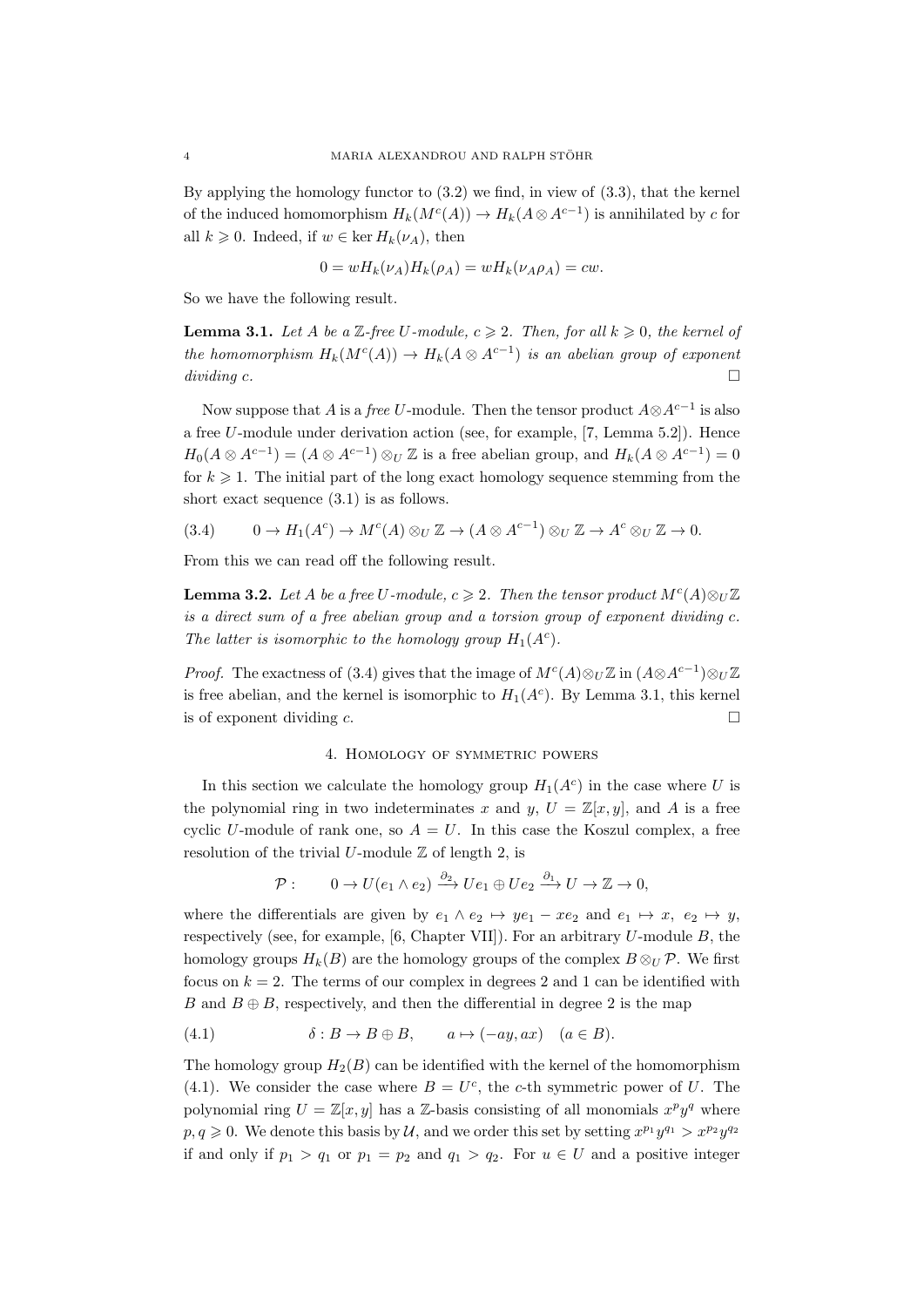*k* it will be convenient to set  $u^{\circ k} = u \circ u \circ \cdots \circ u$ . The symmetric power  $U^c$  has a  $\mathbb{Z}$ -basis  $\mathcal{B}$  consisting of all symmetric tensors

(4.2)  $b = u_1^{\circ r_1} \circ u_2^{\circ r_2} \circ \cdots \circ u_s^{\circ r_s}$ 

where  $u_1 > \cdots > u_s$  and  $r_1, \ldots, r_s$  are positive integers such that  $r_1 + \cdots + r_s = c$ . We shall use the lexicographic order on  $\beta$  induced by the ordering on  $\mathcal{U}$ , that is for  $u_1 \geqslant \cdots \geqslant u_c$  and  $u'_1 \geqslant \cdots \geqslant u'_c$ ,  $u_1 \circ u_2 \circ \cdots \circ u_c > u'_1 \circ \cdots \circ u'_c$  if and only if there is a *k* such that  $u_k > u'_k$  and  $u_i = u'_i$  for  $i < k$ . Any element in  $w \in U^c$  can be written as a unique linear combination  $w = \sum_{b \in \mathcal{B}} \alpha_b b$  where  $\alpha_b \in \mathbb{Z}$  and only finitely many of the  $\alpha_b$  are not zero. The leading term of *w* is the  $\alpha_c c$  where  $c \in \mathcal{B}$  is the largest basis element occurring with non-zero coefficient in the decomposition of *w*. Now, the action of  $x \in U$  on a basis element (4.2) is as follows.

(4.3) 
$$
(u_1^{\circ r_1} \circ u_2^{\circ r_2} \circ \cdots \circ u_s^{\circ r_s})x = \sum_{i=1}^s r_i(u_1^{\circ r_1} \circ \cdots \circ u_i x \circ u_i^{\circ (r_i-1)} \circ \cdots \circ u_s^{\circ r_s}).
$$

It is easily seen from (4.3) that if  $w \in U^c$  with leading term  $\alpha_b b$  where  $b \in \mathcal{B}$  is as in (4.2), then the leading term of  $wx$  is  $\alpha_b r_1(u_1x \circ u_1^{\circ(r_1-1)} \circ u_2^{\circ r_2} \circ \cdots \circ u_s^{\circ r_s})$ . This implies that the map  $w \mapsto wx$  with  $w \in U^c$  is injective on  $U^c$ . Hence the kernel of the map  $(4.1)$  is zero. But this kernel is isomorphic to  $H_2(U^c)$ . So we have got the following result.

**Lemma 4.1.** *If*  $U = \mathbb{Z}[x, y]$  *is the integer polynomial ring in two indeterminates, then, for any*  $c \geq 1$ *, H*<sub>2</sub>(*U*<sup>*c*</sup>  $) = 0.$ 

Things are different if we reduce modulo *c*. For a basis element  $b \in \mathcal{B}$  as in (4.2) we let  $\omega(b) = (r_1, \ldots, r_s)$  denote the greatest common divisor of the exponents  $r_1, \ldots, r_s.$ 

**Lemma 4.2.** *If*  $U = \mathbb{Z}[x, y]$  *with*  $c \ge 2$ *, then the homology group*  $H_2(U^c \otimes \mathbb{Z}_c)$  *is a direct sum of the cyclic subgroups generated by the cycles*

(4.4) 
$$
\frac{c}{\omega(b)} b \otimes (e_1 \wedge e_2)
$$

*where*  $b \in \mathcal{B}$  *with*  $\omega(b) > 1$ *. The order of a cycle* (4.4) *is*  $\omega(b)$ *.* 

*Proof.* We need to determine the kernel of the map  $(4.1)$  with  $B = U^c$ . Evidently, this is equal to the kernel of the map  $a \mapsto ax$  where  $a \in U^c$ . We use the basis  $\mathcal{B}$ , but now we are working modulo *c*. We claim that for  $a = \sum_{b \in \mathcal{B}} \alpha_b b$  (with only finitely many  $\alpha_b$  non-zero modulo *c*)  $ax = 0$  if and only if  $c|a_b\omega(b)$  for all  $b \in \mathcal{B}$ . This implies that the kernel is generated by the elements  $c/\omega(b)b$  as required. In order to verify the claim we introduce some new orderings on the set *B* as follows. Let *d* be a positive divisor of *c*. For  $b \in \mathcal{B}$  as in (4.2) we define  $\kappa_d(b)$  as the smallest subscript *i* such that *d* does not divide  $r_i$ , and we set  $\kappa_d(b) = \infty$  if  $d|r_i$  for all  $i = 1, 2, \ldots, s$ . We set  $b_1 \succ_d b_2$  if and only if  $\kappa_d(b_1) < \kappa_d(b_2)$  or  $\kappa_d(b_1) = \kappa_d(b_2)$ and  $b_1 > b_2$ . Now assume that our claim is not true. In other words,  $ax = 0$  for some  $a = \sum_{b \in \mathcal{B}} \alpha_b b$  such that  $c \nmid \alpha_b \omega(b)$  for some  $b \in \mathcal{B}$ . Suppose that *b* is as in (4.2). Then there exists a subscript *k* such that  $c \nmid \alpha_b r_k$ , but  $c | \alpha_b r_i$  for  $i < k$ . This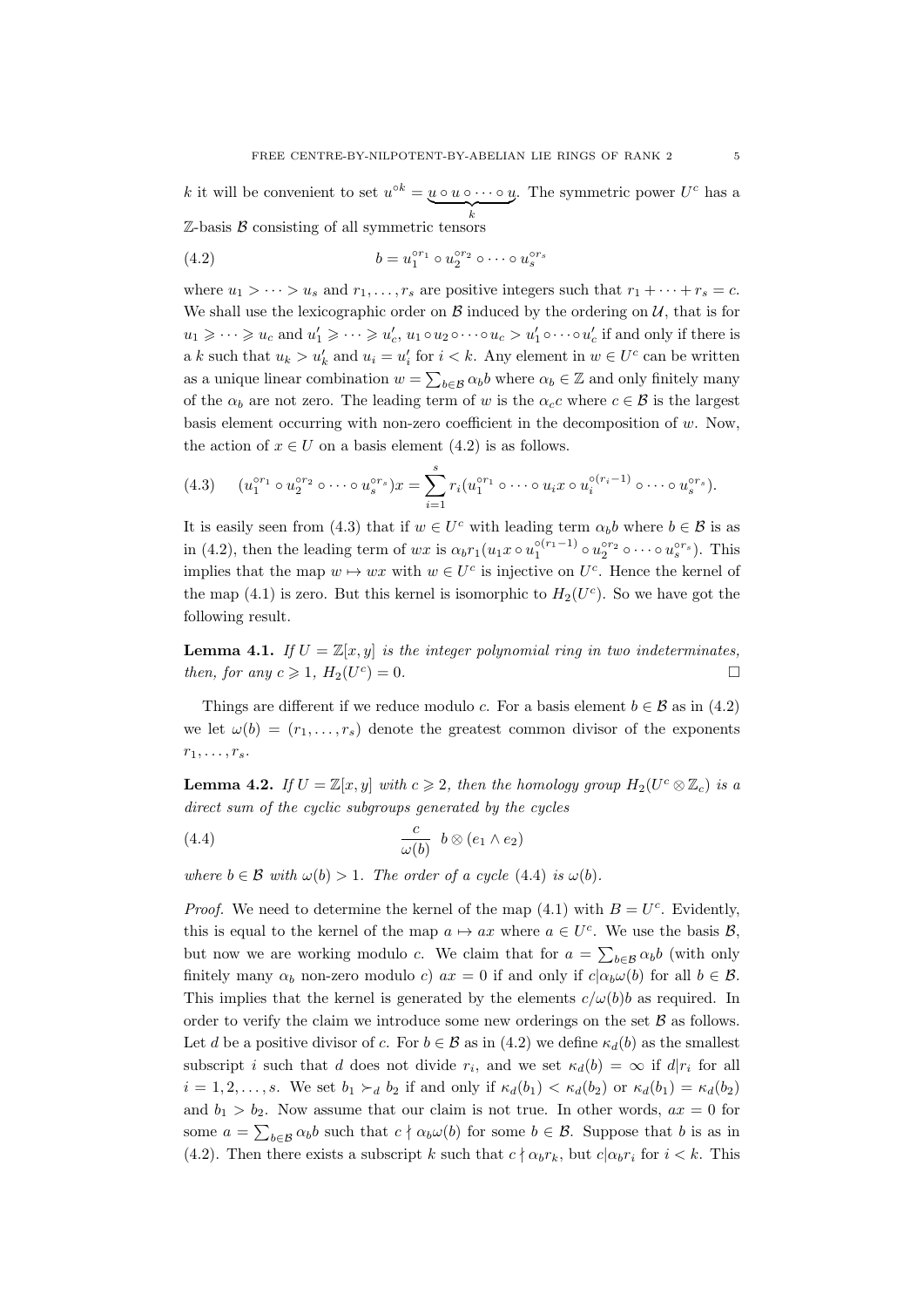implies that there exists a positive divisor *d* of *c* such that  $d \nmid r_k$ , but  $d|r_i$  for  $i < k$ . Take the largest such *b* (with respect to the ordering  $\succ_d$ ) that occurs with non-zero coefficient in the decomposition of *a*, say

(4.5) 
$$
b = u_1^{\circ r_1} \circ u_2^{\circ r_2} \circ \cdots \circ u_k^{\circ r_k} \circ \cdots \circ u_s^{\circ r_s}
$$

with  $\kappa_d(b) = k$ . Then

$$
(4.6) \qquad \alpha_b bx = \alpha_b r_k (u_1^{\circ r_1} \circ u_2^{\circ r_2} \circ \cdots \circ u_k x \circ u_k^{\circ r_k - 1} \circ \cdots \circ u_s^{\circ r_s}) + \cdots
$$

Since  $ax = 0$ , the first summand on the right hand side of  $(4.6)$  must cancel with terms in *ax* stemming from other  $\alpha_b b$  in the decomposition of *a*. The basis elements *b* such that *bx* involves the first basis element on the right hand side of (4.6) are of the form

(4.7) 
$$
u_1^{or_1} \circ \cdots \circ u_i^{or_i-1} \circ \frac{u_i}{x} \circ \cdots \circ u_k x \circ u_k^{or_k-1} \circ \cdots \circ u_s^{or_s}
$$

with  $2 \leqslant k \leqslant s$  or

(4.8) 
$$
u_1^{\circ r_1} \circ \cdots \circ u_k x \circ u_k^{\circ r_k - 1} \circ \cdots \circ u_i^{\circ r_i - 1} \circ \frac{u_i}{x} \circ \ldots u_s^{\circ r_s}.
$$

with  $1 \leq k \leq s - 1$ . However, the basis elements (4.8) cannot occur in the basis decomposition of *a* as they are larger (with respect to  $\succ_d$ ) than the element (4.5). Now consider the basis elements (4.7). If  $u_k x = u_i$ , then (4.7) is equal to (4.5), and hence we may disregard this case. Finally, if  $u_k x \neq u_i$ , then (4.7) is larger than (4.5) (with respect to  $\succ_d$ ) since  $d \nmid r_i - 1$ . Hence these basis elements cannot occur in the decomposition of  $a$ . This completes the proof of the lemma.  $\Box$ 

Now consider the short exact sequence

$$
0 \to U^c \xrightarrow{c} U^c \to (U^c \otimes \mathbb{Z}_c) \to 0
$$

Part of the associated long exact homology sequence is

$$
\cdots \to H_2(U^c) \to H_2(U^c \otimes \mathbb{Z}_c) \to H_1(U^c) \xrightarrow{c} H_1(U^c) \to \cdots
$$

Since  $H_2(U^c) = 0$  by Lemma 4.1, and multiplication by *c* annihilates  $H_1(U^c)$  by Lemma 3.2, the exactness of this sequence implies that the connecting homomorphism  $H_2(U^c \otimes \mathbb{Z}_c) \to H_1(U^c)$  is an isomorphism. The image of a generator (4.4) under this connecting homomorphism is easily calculated. We record the result as follows.

**Lemma 4.3.** *For*  $U = \mathbb{Z}[x, y]$  *and*  $c \ge 2$  *there is an isomorphism* 

$$
H_2(U^c\otimes \mathbb{Z}_c)\cong H_1(U^c).
$$

*The image in*  $H_1(U^c)$  *of a generator* (4.4) *with b as in* (4.2) *and*  $r_i = \omega(b)r_i'$  $(1 \leq i \leq s)$  *is the homology class of the cycle* 

(4.9)  

$$
\sum_{i=1}^{s} r'_i (u_1^{r_1} \circ \cdots \circ u_i y \circ u_i^{r_i-1} \circ \cdots \circ u_s^{r_s} \otimes e_1
$$

$$
- u_1^{r_1} \circ \cdots \circ u_i x \circ u_i^{r_i-1} \circ \cdots \circ u_s^{r_s} \otimes e_2)
$$

 $in U^c \otimes_U \mathcal{P}.$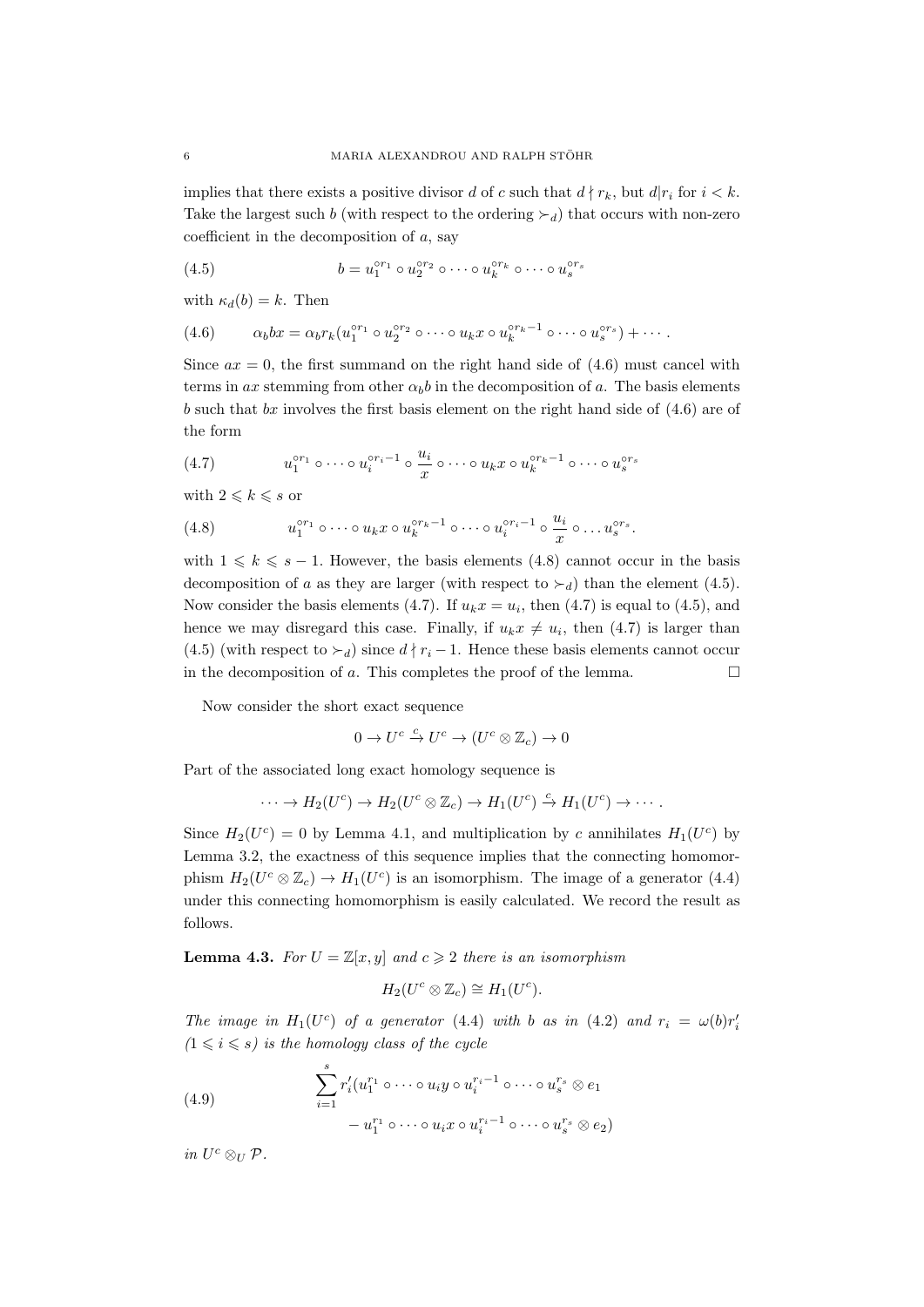Of course, by Lemma 3.2, the torsion subgroup of  $M<sup>c</sup>(U) \otimes \mathbb{Z}$  is isomorphic to  $H_1(U^c)$ . In the next section we calculate the images of the cycles in Lemma 4.3 under the connecting homomorphism in (3.4).

# 5. THE CONNECTING HOMOMORPHISM  $H_1(U^c) \to M^c(U) \otimes_U \mathbb{Z}$

In order to carry out the computation of this connecting homomorphism, we tensor the short exact sequence  $(3.1)$  with the free resolution  $P$ . Here is the relevant part of the resulting commutative diagram.

$$
U^{c} \otimes_{U} (Ue_{1} \oplus Ue_{2})
$$
\n
$$
\uparrow
$$
\n
$$
(U \otimes U^{c-1}) \otimes_{U} (Ue_{1} \oplus Ue_{2}) \longrightarrow (U \otimes U^{c-1}) \otimes_{U} U
$$
\n
$$
\uparrow
$$
\n
$$
M^{c}(U) \otimes_{U} U \longrightarrow M^{c}(U) \otimes_{U} \mathbb{Z}
$$

We start with a cycle (4.9) and follow the standard procedure for computing the connecting homomorphism (see, for example, [6, Chapter II.4]). For a cycle (4.9), an inverse image in  $(U \otimes U^{c-1}) \otimes_U (Ue_1 \oplus Ue_2)$  is

(5.1)  

$$
+\sum_{i=1}^{s} r'_i u_i y \otimes u_1^{r_1} \circ u_2^{r_2} \circ \cdots \circ u_i^{r_i-1} \circ \cdots \circ u_s^{r_s} \otimes e_1
$$

$$
-\sum_{i=1}^{s} r'_i u_i x \otimes u_1^{r_1} \circ u_2^{r_2} \circ \cdots \circ u_i^{r_i-1} \circ \cdots \circ u_s^{r_s} \otimes e_2.
$$

The image of (5.1) in  $U \otimes U^{c-1} \otimes_U U$  is

$$
\sum_{i=1}^{s} r'_i (r_i - 1) u_i y \otimes u_i x \circ u_1^{r_1} \circ u_2^{r_2} \circ \cdots \circ u_i^{r_i - 2} \circ \cdots \circ u_s^{r_s} \otimes 1
$$
  
+ 
$$
\sum_{1 \leq i,j \leq s, i \neq j} r'_i r_j u_i y \otimes u_j x \circ u_1^{r_1} \circ \cdots \circ u_i^{r_i - 1} \circ \cdots \circ u_j^{r_j - 1} \circ \cdots \circ u_s^{r_s} \otimes 1
$$
  
- 
$$
\sum_{i=1}^{s} r'_i (r_i - 1) u_i x \otimes u_i y \circ u_1^{r_1} \circ u_2^{r_2} \circ \cdots \circ u_i^{r_i - 2} \circ \cdots \circ u_s^{r_s} \otimes 1
$$
  
- 
$$
\sum_{1 \leq i,j \leq s, i \neq j} r'_i r_j u_i x \otimes u_j y \circ u_1^{r_1} \circ \cdots \circ u_i^{r_i - 1} \circ \cdots \circ u_j^{r_j - 1} \circ \cdots \circ u_s^{r_s} \otimes 1
$$

An inverse image of this element in  $M<sup>c</sup>(U) \otimes_U U$  is

$$
\sum_{i=1}^{s} r'_i (r_i - 1) [u_i y, u_i x, u_1^{r_1}, u_2^{r_2}, \dots, u_i^{r_i - 2}, \dots, u_s^{r_s}] \otimes 1 + \sum_{1 \leq i, j \leq s, i \neq j} r'_i r'_j \omega(b) [u_i y, u_j x, u_1^{r_1}, \dots, u_i^{r_i - 1}, \dots, u_j^{r_j - 1}, \dots, u_s^{r_s}] \otimes 1
$$

and the canonical image of this in  $M<sup>c</sup>(U) \otimes_U \mathbb{Z}$  is the image of (4.9) under the connecting homomorphism.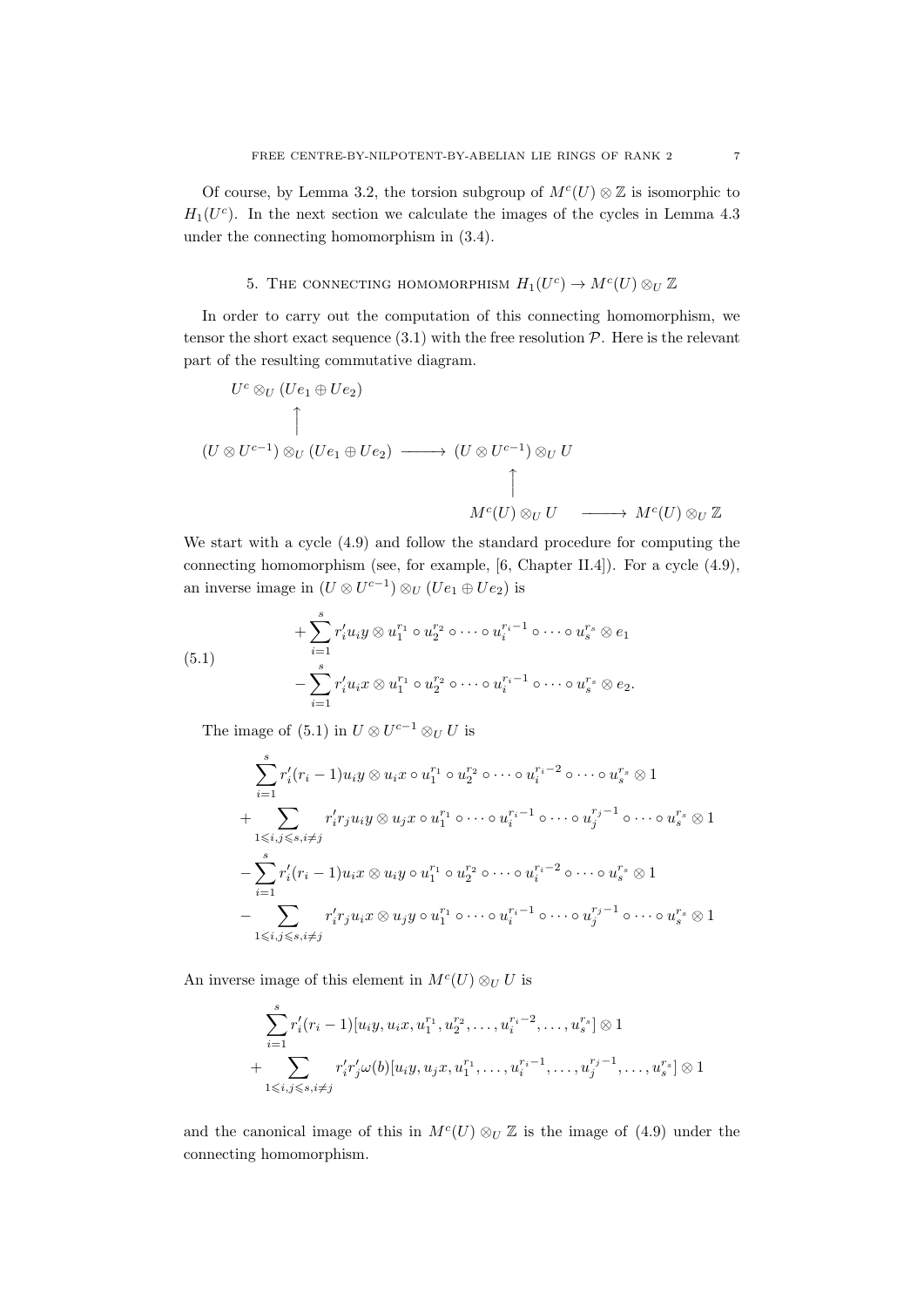# 6. The main result

It remains to use the isomorphism (2.2) to translate the result from the previous section into the setting of free Lie rings. For brevity, we introduce the following notation. For an basis monomial  $u = x^p y^q \in \mathcal{U}$  we set

$$
U = [y, x, \underbrace{x, \dots, x}_{p}, \underbrace{y, \dots, y}_{q}],
$$

and for  $w, v \in G'$  and a non-negative integer  $k$  we write

$$
[w, v^k] = [w, \underbrace{v, \dots, v}_{k}]
$$

Our main result reads as follows.

**Theorem 6.1.** *Let G be the free centre-by-nilpotent-by-abelian Lie ring* (1.1) *of derived length* 3 *with*  $c \geq 2$  *on free generators x and y. Then the central ideal*  $\gamma_c(G')$  is a direct sum of a free abelian group and an abelian group of exponent  $c$ . *The latter is the direct sum of the cyclic subgroups generated by the elements*

(6.1) 
$$
\sum_{i=1}^{s} r'_{i}(r_{i}-1)[[U_{i}, y], [U_{i}, x], U_{1}^{r_{1}}, U_{2}^{r_{2}}, \ldots, U_{i}^{r_{i}-2}, \ldots, U_{s}^{r_{s}}] + \sum_{1 \leqslant i, j \leqslant s, i \neq j} r'_{i} r'_{j} \omega(b)[[U_{i}, y], [U_{j}, x], U_{1}^{r_{1}}, \ldots, U_{i}^{r_{i}-1}, \ldots, U_{j}^{r_{j}-1}, \ldots, U_{s}^{r_{s}}],
$$

*one for each basis element* (4.2) *with*  $\omega(b) = (r_1, \ldots, r_s) > 1$  *and*  $r_i = \omega(b)r'_i$ . The *order of*  $(6.1)$  *is*  $\omega(b)$ *.* 

*Proof.* By (2.2), the central ideal  $\gamma_c(G')$  is isomorphic to  $M^c(L'/L'') \otimes_U \mathbb{Z}$ . Moreover, if *L* has rank 2 with free generators *x* and *y*, then  $U = \mathbb{Z}[x, y]$  and  $L'/L''$  is a free *U*-module of rank 1 with free generator  $[y, x]$ . This is because the elements  $[y, x]x^py^y = [y, x, x, \dots, x, y, \dots, y]$  with  $p, q \geq 0$  form a basis of  $L'/L''$  as a free Z-module (see, [1, Chapter 4.7]). Then Lemma 3.2 gives that  $\gamma_c(G')$  is a direct sum of a free abelian group and a torsion subgroup of exponent dividing *c* that is isomorphic to  $H_1((L'/L'')^c)$ . This homology group has been determined in Lemma 4.3, and the images of its generators in  $M<sup>c</sup>(L'/L'') \otimes \mathbb{Z}$  have been calculated in Section 5. Their images in  $\gamma_c(G')$  are the elements (6.1). Among them are always elements of order precisely *c*, namely, the ones with  $s = 1$  and  $r_1 = c$ , and hence the exponent of the torsion subgroup is  $c$ .

In the case where  $c$  is a prime, the generating set for the torsion subgroup takes a particularly simple form.

**Corollary 6.2.** *If c is a prime, then the torsion subgroup of G is an elementary abelian c-group, and the elements*

$$
[[u, y], [u, x], \underbrace{u, \ldots, u}_{c-2}]
$$

*where*  $u = [y, x, x, \dots, x]$ | {z } *p , y, . . . , y*  $\bigvee_q$  $\int$  *with*  $p, q \geqslant 0$  *form a basis of the torsion subgroup*  $\Box$ *as a*  $\mathbb{Z}_c$ -module.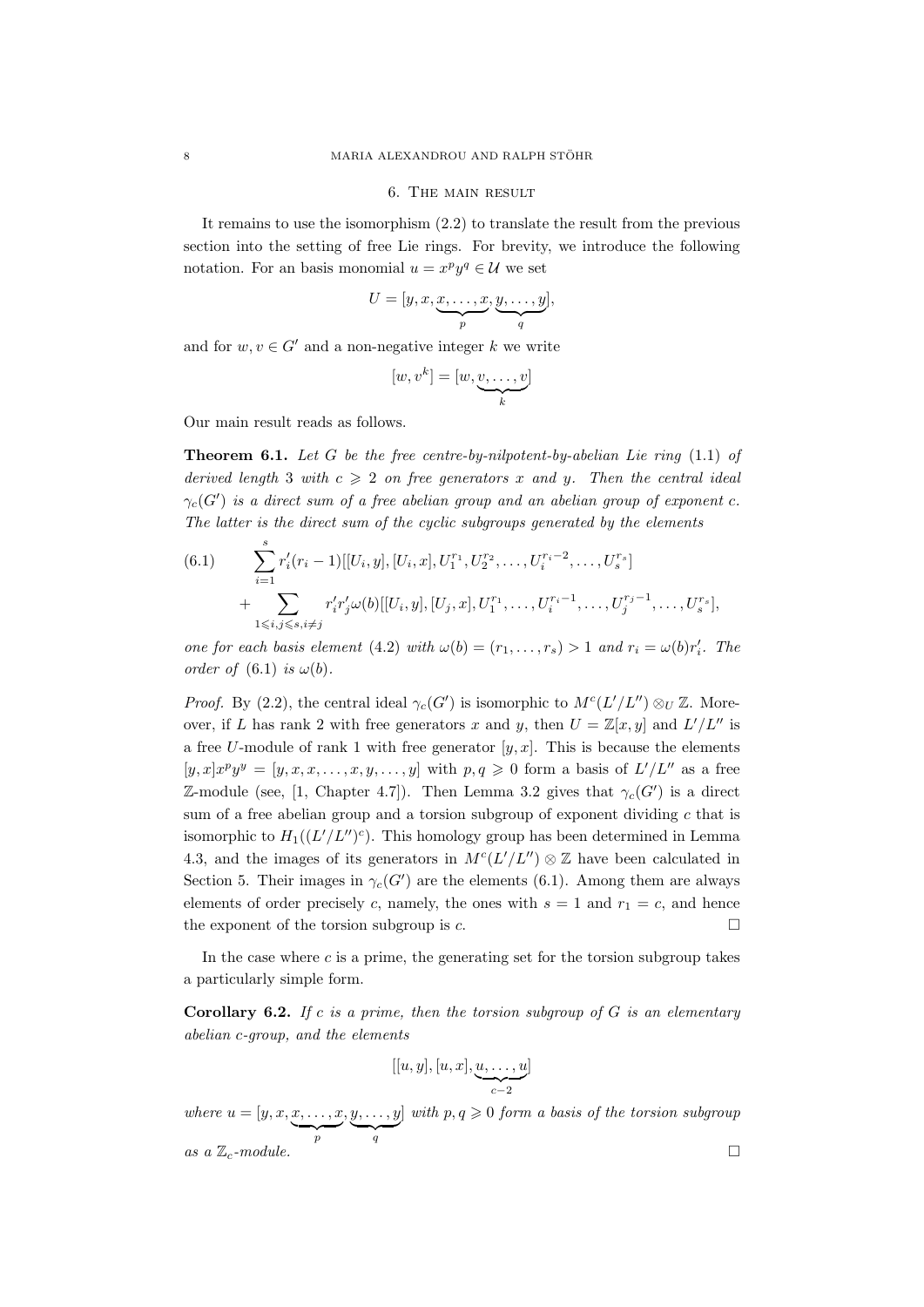*Proof.* If *c* is a prime, the only basis elements (4.2) with  $\omega(b) > 1$  are of the form *u*<sup>○*c*</sup> with *u* ∈ *U*. Therefore, in (6.1) we only get terms with *s* = 1 and *r*<sub>1</sub> = *c*. □

For  $c = 2$  we recover the description of the torsion subgroup of the free centreby-metabelian Lie ring of rank 2.

**Corollary 6.3** ([5],[4])**.** *Let G be the free centre-by-metabelian Lie ring of rank* 2 *with free generators x and y. Then the torsion subgroup of G′′ is an elementary abelian* 2*-group, and the elements*

$$
[[y,x],[y,x,x,\ldots,x,y,y,\ldots,y]]
$$

*such that the partial degrees of both x and y are odd and each of them is at least* 3*, form a basis of it as a*  $\mathbb{Z}_2$ *-module.* 

*Proof.* By using the identity  $[[v, z], w] = -[v, [w, z]]$  which holds for all  $v, w \in G'$ and  $z \in G$ , the generators for the torsion subgroup in Corollary 6.2 with  $c = 2$  can be rewritten in the required form.

**Remark.** If  $c = 3$ , then  $L''' \subset [\gamma_3(L'), L]$ , and hence the free centre-by-(nilpotent of class 2)-by-abelian Lie ring has derived length 3. This simplifies the statement of the Theorem as the condition on the derived length can be omitted. Hence Theorem 6.1 with  $c = 3$  refers to the free centre-by-(nilpotent of class 2)-by-abelian Lie ring  $G = L/[\gamma_3(L'), L]$ . As mentioned in the Introduction, Drensky [2] had proved that this relatively free Lie ring contains elements of order 3. His elements are multilinear and have degree 7, so they occur if the rank of *G* is at least 7. Our result shows that 3-torsion occurs actually already in rank 2.

# **REFERENCES**

- [1] Yu. A. Bakhturin, *Identical relations in Lie algebras,* Nauka, Moscow, 1985 (Russian). English translation: VNU Science Press, Utrecht, 1987.
- [2] Vesselin Drensky, Torsion in the additive group of relatively free Lie rings, *Bull. Austral. Math. Soc.* 33 (1986), no. 1, 81-87.
- [3] T. Hannebauer and R. Stöhr, Homology of groups with coefficients in free metabelian Lie powers and exterior powers of relation modules and applications to group theory, in *Proc. Second Internat. Group Theory Conf., Bressanone, 1989*, *Rend. Circ. Mat. Palermo (2) Suppl. 23* (1990), 77–113.
- [4] L.G. Kovács and Ralph Stöhr, Free centre-by-metabelian Lie algebras in characteristic 2, *Bull.Lond. Math. Soc.*, **46** (2014), 491-502.
- [5] Yu. V. Kuz'min, Free center-by-metabelian groups, Lie algebras and *D*-groups (Russian), *Izv. Akad. Nauk SSSR Ser. Mat.* **41** (1977), no. 1, 3–33, 231. English translation: *Math. USSR Izvestija* **11** (1977), no. 1, 1–30.
- [6] Mac Lane, S. *Homology, Die Grundlehren der mathematischen Wissenschaften, Bd. 114.* Springer-Verlag, Berlin-Göttingen-Heidelberg, 1963.
- [7] Nil Mansuroğlu and Ralph Stöhr, Free centre-by-metabelian Lie rings, *Q. J. Math.* **65** (2014) , no. 2, 555–579.
- [8] J. N. Ridley, The free centre-by-metabelian group of rank two. *Proc. London Math. Soc.* (3), **20**(1970), 321347.
- [9] Rainer Zerck, On free centre-by-nilpotent-by-abelian groups and Lie rings, Preprint, Akad. Wiss. DDR, Inst. Math. P-MATH-15/91, 29 p. (1991).